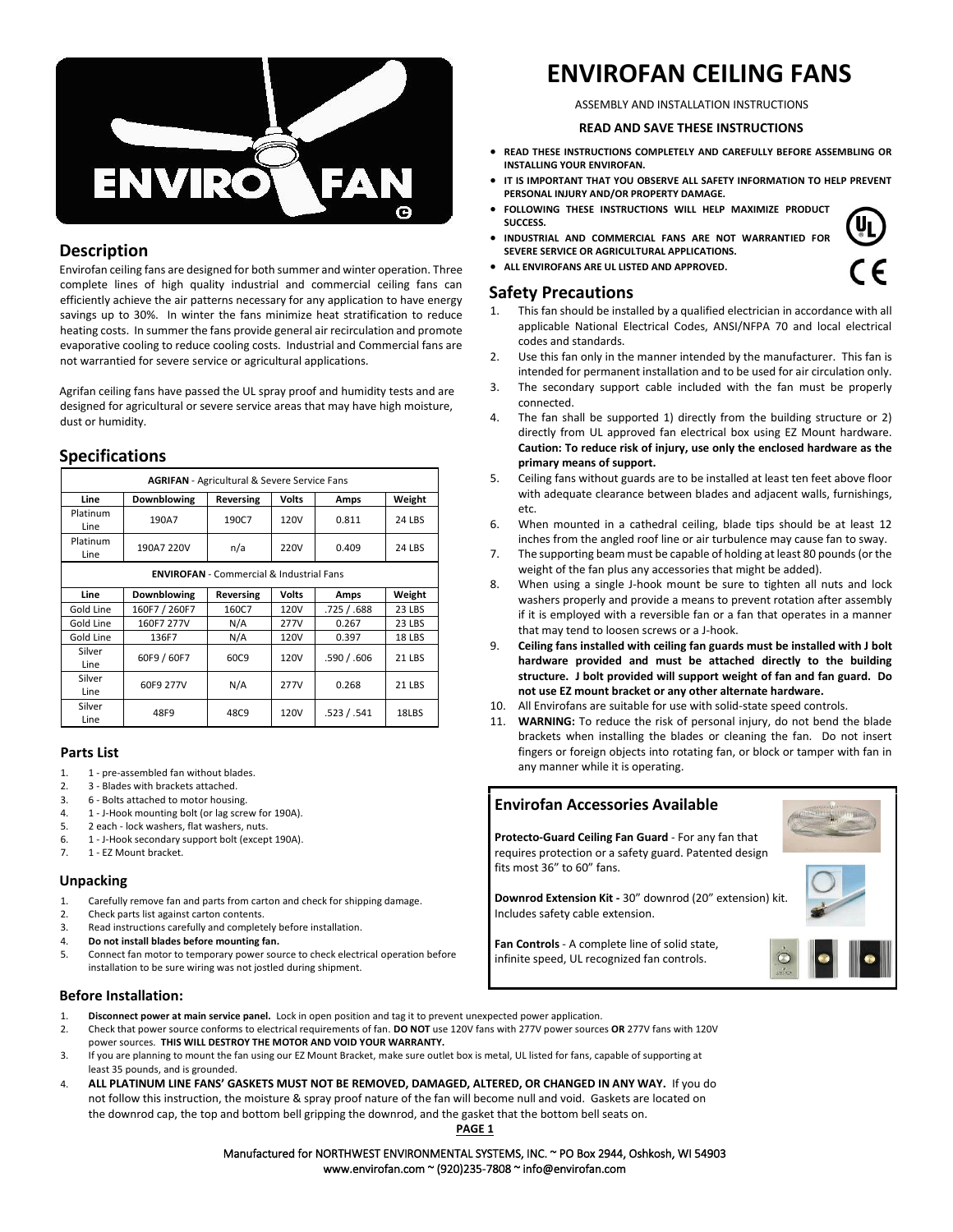### **Electrical Hook-Up Diagrams Diagrams**

 **\*\***Wiring instructions – fan to external source\*\*

**Model F Fans are Downblowing only and have blades with a curved tip:** For Use with Instructions on Page 3 Black to Black

White to White Green (Ground) Red (capped off)

**Model C Fans are Reversing and have straight blades:** 

Black to Black (down blowing) Red to Black (up blowing) White to White Green (Ground)

**Cord and Plug Installation -** Models 60F-7, 160F-7, 190A-7: These models are manufactured with a cord and molded 3 prong plug which can be installed directly into a 3-way electrical box.

**Note:** The Models 60C, 48C, 160C and 190C can be wired as a combination fan (both up and down blowing) by installing a reversing pole switch in the line between the fan and the control. (Model 105FR control available from Northwest Envirofan - see instructions below)

Reversible fans operate most effectively with straight blades which come standard on all C Models. **Caution: Do not flip switch to change fan direction without waiting for motor to stop. Damage to motor and control will occur.** 

All fans may be wired to an optional speed control. It is recommended to use an Envirofan Solid State Infinite Speed Control as they are calibrated with Envirofan Ceiling Fans to ensure optimal performance. For Envirofan controls or an alternate control, refer to the installation instructions included with that individual control for proper instructions.

**Note:** When any solid-state motor speed control is used, a humming noise may be present in the fan on low speed. This hum in no way affects the operation or performance of the fan and is acceptable in most industrial applications. **If you have a low noise application (i.e., churches, theatres, etc.) and are experiencing a hertz hum issue, a transformer/dehummer control is recommended.**

#### **Reversing—Model C Fans**

Using Envirofan Model 108C or 105FR Speed Control - Reversing Switch



#### **Downblowing—Model F and A Fans**

Using Envirofan Model 100F Solid State Infinite Speed Control





**TOP BEL** 

North America's Leading Manufacturer of Quality Industrial Commercial and Agricultural Ceiling Fans

**PAGE 2**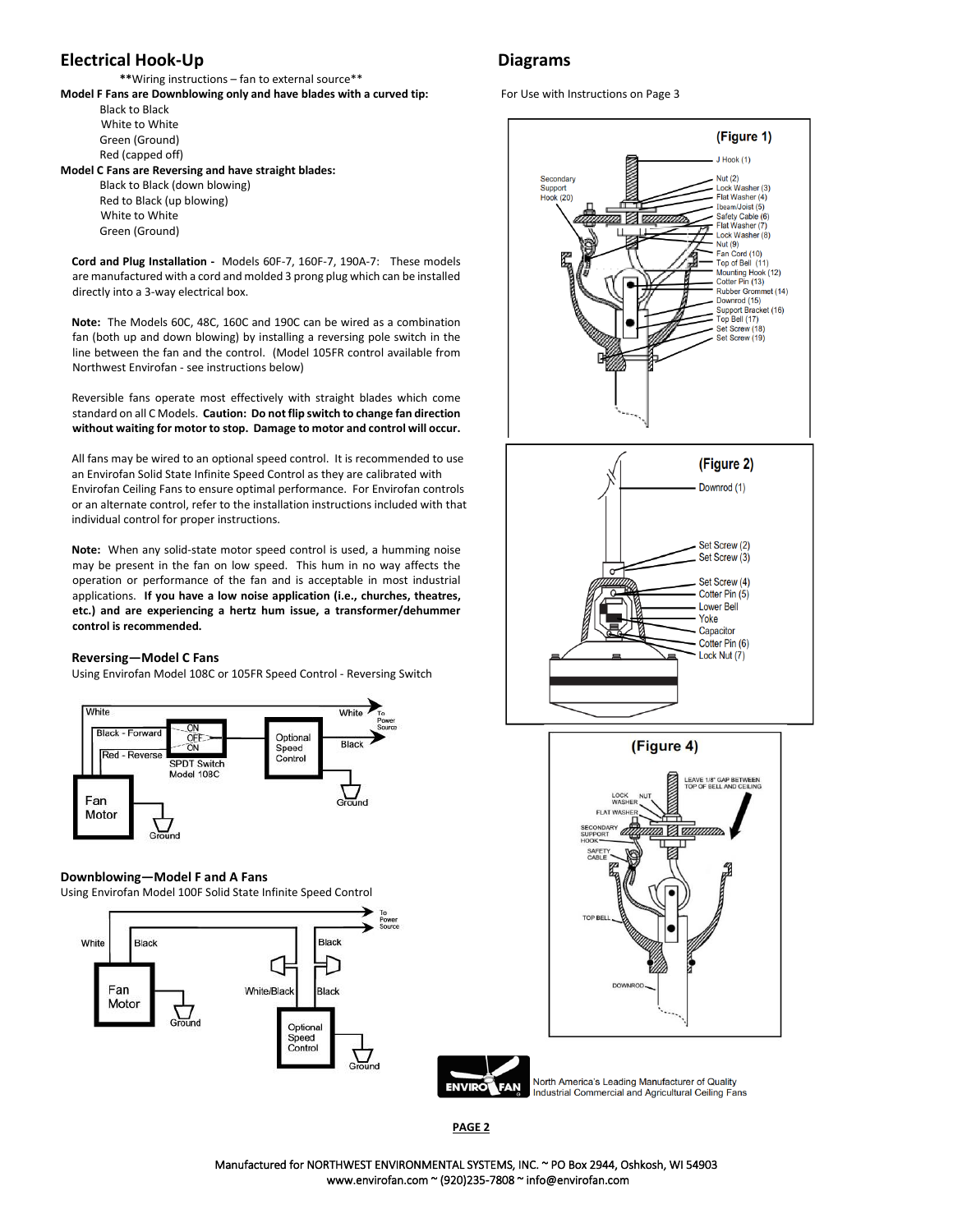### **Tools and Supplies Needed**

- 1. Screwdriver Slot and Phillips.
- 2. Wrench Adjustable or 1/2", 9/16", and 10 mm.
- 3. Electrical Wire Connectors 2 or 3.
- 4. Metal Outlet Box Grounded, single receptacle.
- 5. Solid State Speed Control (optional).

### **Step #1 Hanging the Fan**

#### **J-Hook Mount (Figure 1)**

#### **Lag Screw J-Hook (Model 190A ONLY)**

- 1. If the threaded J-hook is used for a wood joist mount, a pilot hole should be drilled no larger than the minor diameter of the screw threads on the hook.
- 2. Do not put lubricant on the "J" hook.
- 3. At least 1 1/2" of the lag screw threads should be inserted into the structural wood joist.

#### **Threaded Bolt J-Hook**

- 1. If the threaded J-bolt is used, be careful to secure tightly with supplied lock washers and nuts.
- 2. Wind one nut (9) down to bottom of J-bolt (1) towards the curve. Add a lock washer (8), then a flat washer (7) on top of nut.
- 3. Put hook through opening in I-beam/Joist. Add flat washer (4), then lock washer (3), and nut (2). **Do not tighten nut completely until fan is put in place on J-Hook (See #5 below).**
- 4. Loosen set screws (18) and (19) of top bell (17) on fan downrod (15) and lower the bell to make room to place rubber grommet (14) onto Mounting Hook (12).
- 5. Tighten top nut (2) on J-Hook to raise fan into the proper installation position.
- 6. Install secondary support hook (20) next to mounting hook so both will fit within area of top bell (Note: Model 190A-7 does not offer secondary support hook).
- 7. Double loop (figure-eight) the safety cable loop (6) over the secondary support hook (20), leaving some slack (Note: Model 190A-7 does not offer safety cable).
- 8. Safety cable loop can be clamped for more security using the included copper clamp.
- 9. Wire fan according to directions on Page 2. Ensure power to outlet box is off before wiring.
- 10. Move top bell back up the downrod to cover both mounting and support hooks. Leave 1/8" gap between top of bell (11) and hanging surface (so downrod does not move off center which could make fan wobble or vibrate). Tighten set screws (18) and (19).

#### **EZ Mount Bracket**

#### 1. **WARNING -To reduce the risk of Fire, Electric Shock, or**

**Personal Injury:** Mount to an outlet box marked Acceptable for

Fan Support of 15.9 kg (35 lbs. or less) and use only the screws provided with the outlet box.

- 2. When using the EZ Mount Bracket, the bracket must be mounted to a UL approved metal fan box marked "acceptable for fan support"
- 3. The original mounting screws provided with the UL approved metal fan box must be used.
- 4. The weight of the fan together with intended combination of accessories installed cannot exceed 35 lbs.
- 5. After metal fan box is installed, using screws provided, attach DZ1 bracket to metal fan box as shown in illustration.
- 6. Make sure all screws are securely fastened before hanging fan.
- 7. Install safety cable to extra J-hook provided for added protection.
- 8. **Warning: Ceiling fan with fan guard cannot be installed to a fan box using the EZ mount bracket as the weight will exceed 35 lbs.**

### **Step #2 Attaching Blades (Figure 3)**

- 1. Bolts, flat washers, lock washers and fiber pads for attaching blades are located on the motor housing.
- 2. Brackets come already installed on blades.
- 3. For each blade remove 2 bolts. Replace in blade bracket with lock washer and flat washer between bolt and bracket (lock washer against bolt).
- 4. Leaving fiber pad in place on motor housing, set bracket over holes and reinstall the bolts in their original holes. Tighten into motor housing. Do not over tighten.
- 5. When all three blades are attached turn power back on and test fan function.



## **Step #3 Product Safety Inspection**

### \*After Installation\*

**Check the following as a product safety inspection before completing your installation.** 

#### **Figure 1** (see Page 2)

- 1. Make sure cotter pin (13) is in place and secure.
- 2. Make sure safety cable (6) is in correct position.
- 3. Make sure both nuts (2) and (9) are secure on J-Hook.
- 4. Make sure upper bell set screws (18) and (19) are tight on downrod. Leave 1/8" between bell and hanging surface. (Figure 4 - See Page 2).

#### **Figure 2** (see Page 2)

- 1. *Important*--make sure set screw (4) is tight to assure wobble-free operation.
- 2. Make sure cotter pin (5) is in place and secure.
- 3. Make sure lock-nut (7) is tight and cotter pin (6) is in place and secure.
- 4. Make sure lower bell set screws (2) and (3) are tight on downrod (1). Leave 1/8" of space between bell and fan. (Figure 2 - see Page 2).

#### **IMPORTANT:**

**Wire Connections:** After making all wire connections, wires should be spread apart with the grounded conductor and the equipment grounding conductor on one side of the outlet box—and the ungrounded conductor on the other side of the outlet box.

**Splices and Outlet Box:** All splices should be turned upward and pushed carefully up into outlet box.

**Supply Connections:** Conductor of fan identified as grounded conductor to be connected to a grounded conductor of power supply. Conductor of fan identified as ungrounded conductor to be connected to an ungrounded conductor of power supply. Conductor of fan identified for equipment grounding to be connected to an equipment-grounding conductor.

**Questions?** For troubleshooting tips or additional installation information, please visit our website at **www.envirofan.com** 

**PAGE 3**